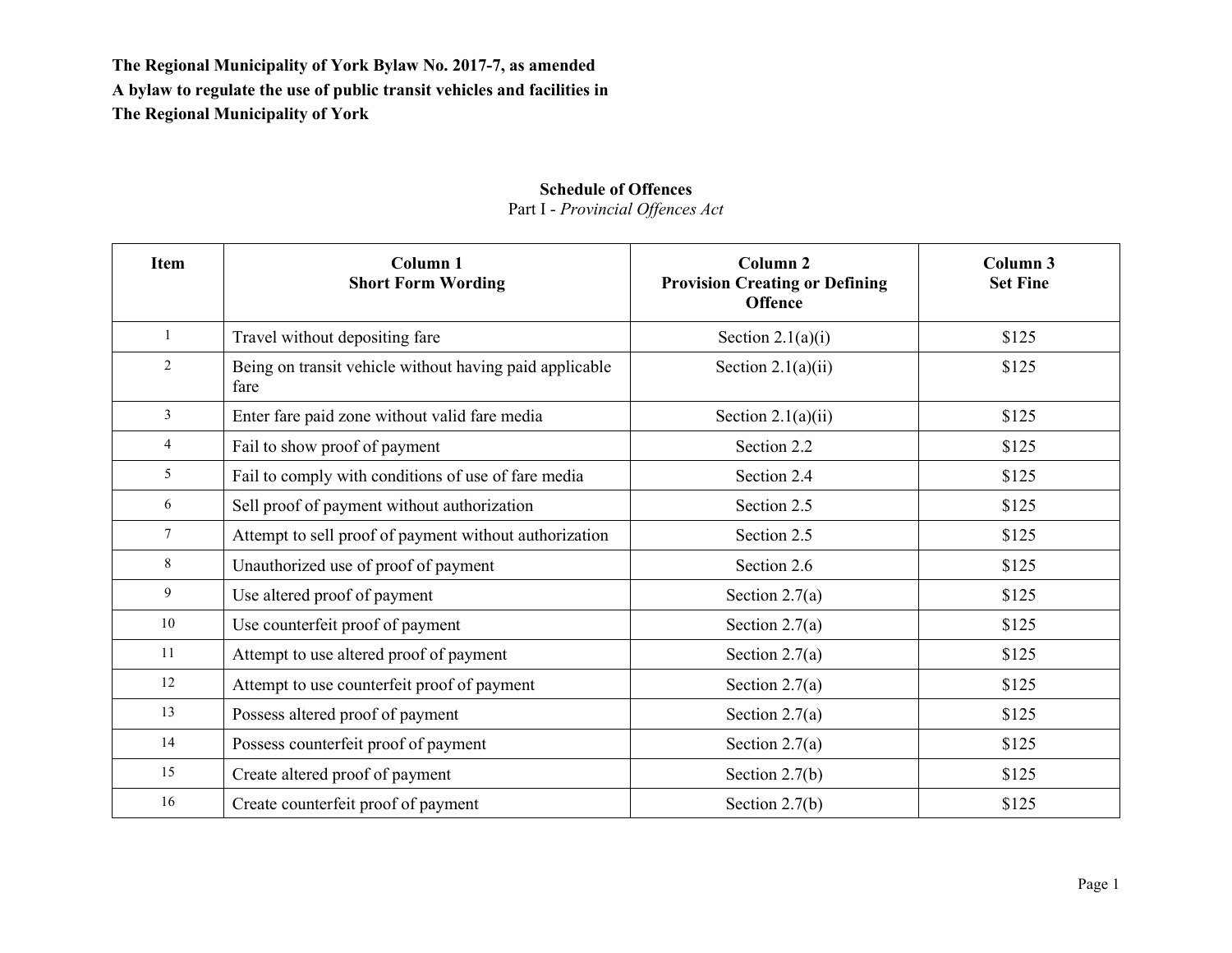| <b>Item</b> | Column <sub>1</sub><br><b>Short Form Wording</b>                      | Column <sub>2</sub><br><b>Provision Creating or Defining</b><br><b>Offence</b> | Column 3<br><b>Set Fine</b> |
|-------------|-----------------------------------------------------------------------|--------------------------------------------------------------------------------|-----------------------------|
| 17          | Fail to have proof of payment for each zone                           | Section 2.8                                                                    | \$125                       |
| 18          | Obtain more than one transfer per fare                                | Section $2.9(a)$                                                               | \$125                       |
| 19          | Travel with transfer not properly issued                              | Section $2.9(b)$                                                               | \$125                       |
| 20          | Travel with invalid transfer                                          | Section 2.10                                                                   | \$125                       |
| 21          | Fail to follow instructions                                           | Section 3.2                                                                    | \$125                       |
| 22          | Carry a firearm                                                       | Section $3.3(a)$                                                               | \$125                       |
| 23          | Carry dangerous materials                                             | Section $3.3(b)$                                                               | \$125                       |
| 24          | Carry item that may cause harm                                        | Section $3.3(c)$                                                               | \$125                       |
| 25          | Occupy position likely to interfere with operator                     | Section 3.4                                                                    | \$125                       |
| 26          | Interfere with operation of part of a transit vehicle                 | Section 3.5                                                                    | \$125                       |
| 27          | Interfere with or activate emergency device except in an<br>emergency | Section 3.6                                                                    | \$125                       |
| 28          | Operate part of transit vehicle without authorization                 | Section 3.7                                                                    | \$125                       |
| 29          | Operate equipment without authorization                               | Section 3.7                                                                    | \$125                       |
| 30          | Operate part of transit system without authorization                  | Section 3.7                                                                    | \$125                       |
| 31          | Project part of body or object outside transit vehicle                | Section 3.8                                                                    | \$125                       |
| 32          | Hold on to exterior of transit vehicle                                | Section 3.9                                                                    | \$125                       |
| 33          | Board or leave transit vehicle while in motion                        | Section 3.10                                                                   | \$125                       |
| 34          | Attempt to board or leave transit vehicle while in motion             | Section 3.10                                                                   | \$125                       |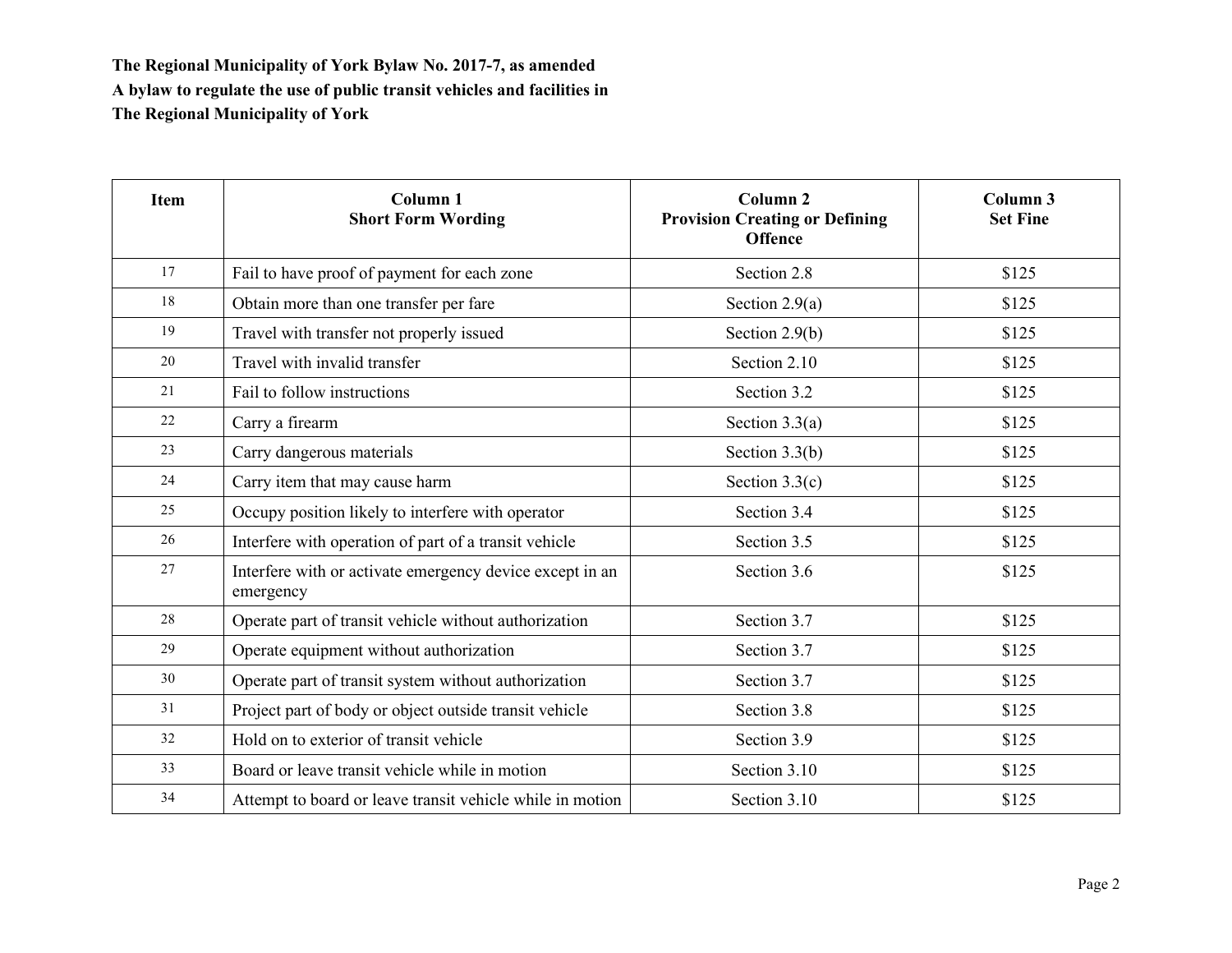| <b>Item</b> | Column <sub>1</sub><br><b>Short Form Wording</b>                                           | Column <sub>2</sub><br><b>Provision Creating or Defining</b><br><b>Offence</b> | Column <sub>3</sub><br><b>Set Fine</b> |
|-------------|--------------------------------------------------------------------------------------------|--------------------------------------------------------------------------------|----------------------------------------|
| 35          | Board or leave transit vehicle contrary to instructions                                    | Section 3.10                                                                   | \$125                                  |
| 36          | Attempt to board or leave transit vehicle contrary to<br>instructions                      | Section 3.10                                                                   | \$125                                  |
| 37          | Fail to use identified doors                                                               | Section 3.11                                                                   | \$125                                  |
| 38          | Be accompanied by a prohibited animal on transit<br>vehicle/in transit facility            | Section 3.12                                                                   | \$75                                   |
| 39          | Be accompanied by an animal likely to cause harm on<br>transit vehicle/in transit facility | Section 3.13                                                                   | \$75                                   |
| 40          | Sell or solicit on transit vehicle or facility                                             | Section 3.14                                                                   | \$125                                  |
| 41          | Attempt to sell or solicit on transit vehicle or facility                                  | Section 3.14                                                                   | \$125                                  |
| 42          | Distribute materials on transit vehicle or facility                                        | Section 3.15                                                                   | \$125                                  |
| 43          | Post materials on transit vehicle or facility                                              | Section 3.15                                                                   | \$125                                  |
| 44          | Littering on transit vehicle or facility                                                   | Section 3.16                                                                   | \$125                                  |
| 45          | Unauthorized operation of audio device                                                     | Section 3.17                                                                   | \$125                                  |
| 46          | Loitering on transit vehicle or facility                                                   | Section 3.18                                                                   | \$125                                  |
| 47          | Damage property                                                                            | Section 3.19                                                                   | \$125                                  |
| 48          | Jeopardize safety                                                                          | Section 3.19                                                                   | \$125                                  |
| 49          | Disturb the peace on transit vehicle or facility                                           | Section 3.20                                                                   | \$125                                  |
| 50          | Urinate, defecate or expectorate on vehicle or facility                                    | Section 3.21                                                                   | \$125                                  |
| 51          | Smoke or chew tobacco on transit vehicle or facility                                       | Section 3.22                                                                   | \$125                                  |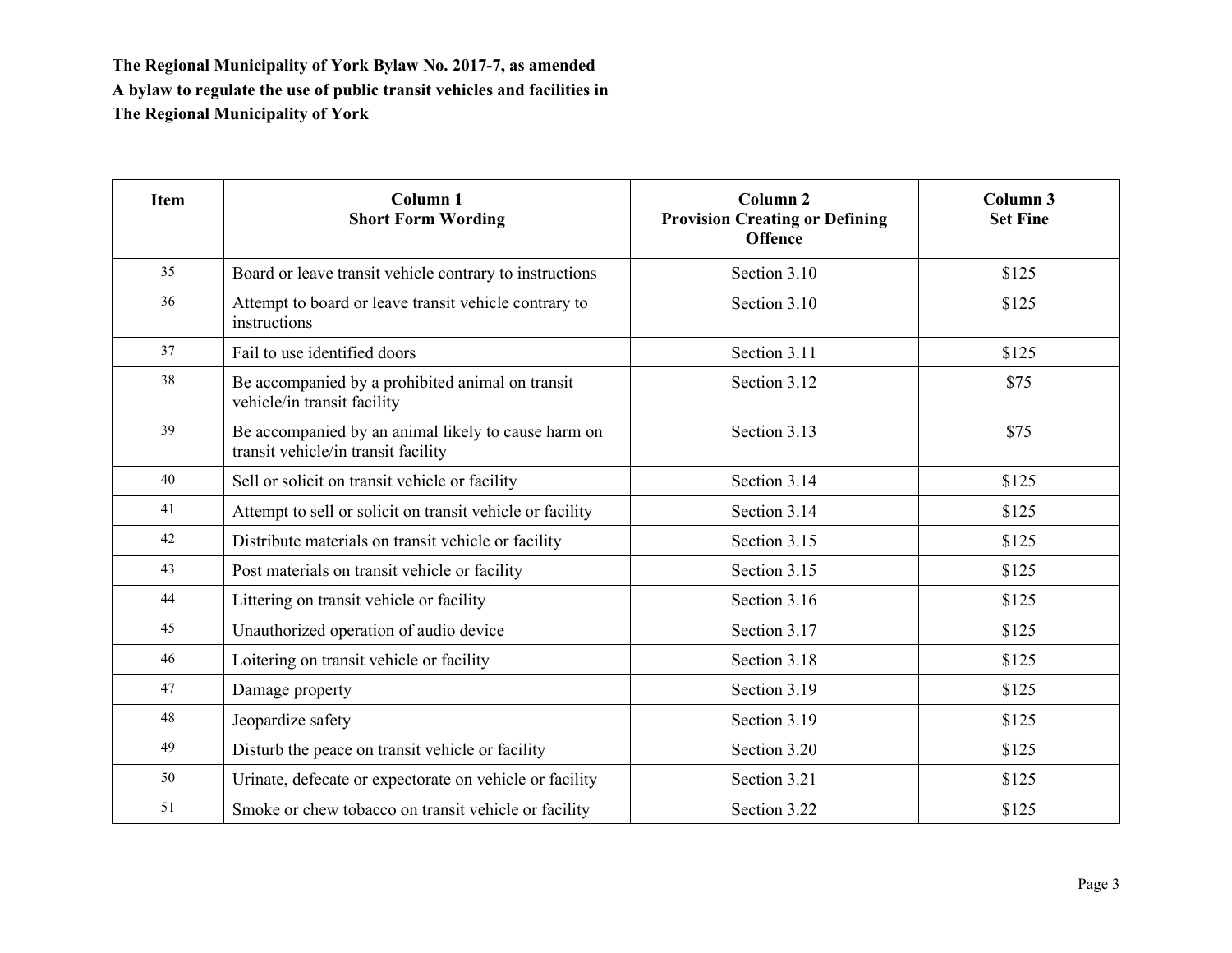| <b>Item</b> | Column <sub>1</sub><br><b>Short Form Wording</b>                       | Column <sub>2</sub><br><b>Provision Creating or Defining</b><br><b>Offence</b> | Column 3<br><b>Set Fine</b> |
|-------------|------------------------------------------------------------------------|--------------------------------------------------------------------------------|-----------------------------|
| 52          | Use electronic cigarette on transit vehicle or facility                | Section 3.22                                                                   | \$125                       |
| 53          | Carry lit tobacco on transit vehicle or facility                       | Section 3.22                                                                   | \$125                       |
| 54          | Consume alcohol on transit vehicle or facility                         | Section $3.23(a)$                                                              | \$125                       |
| 55          | Possess open alcohol on transit vehicle or facility                    | Section $3.23(b)$                                                              | \$125                       |
| 56          | Possess alcohol unlawfully                                             | Section $3.23(b)$                                                              | \$125                       |
| 57          | Bring large, bulky, or sharp object when prohibited                    | Section 3.24                                                                   | \$125                       |
| 58          | Transport bicycle when prohibited                                      | Section 3.25                                                                   | \$125                       |
| 59          | Not wearing clothing or footwear on transit vehicle or<br>facility     | Section 3.27                                                                   | \$125                       |
| 60          | Wear roller skates or inline skates on transit vehicle or<br>facility  | Section 3.28                                                                   | \$125                       |
| 61          | Operate skateboard on transit vehicle or facility                      | Section 3.28                                                                   | \$125                       |
| 62          | Operate recording device for commercial purposes<br>without permission | Section 3.29                                                                   | \$125                       |
| 63          | Remove lost property from transit vehicle or facility                  | Section 3.30                                                                   | \$125                       |
| 64          | Fail to fold or collapse stroller or carriage on request               | Section 3.31                                                                   | \$125                       |
| 65          | Unauthorized deployment of accessibility aids                          | Section 3.32                                                                   | \$125                       |
| 66          | Place feet on seat                                                     | Section 3.33                                                                   | \$125                       |
| 67          | Improper entry                                                         | Section 3.34                                                                   | \$125                       |
| 68          | Improper exit                                                          | Section 3.34                                                                   | \$125                       |